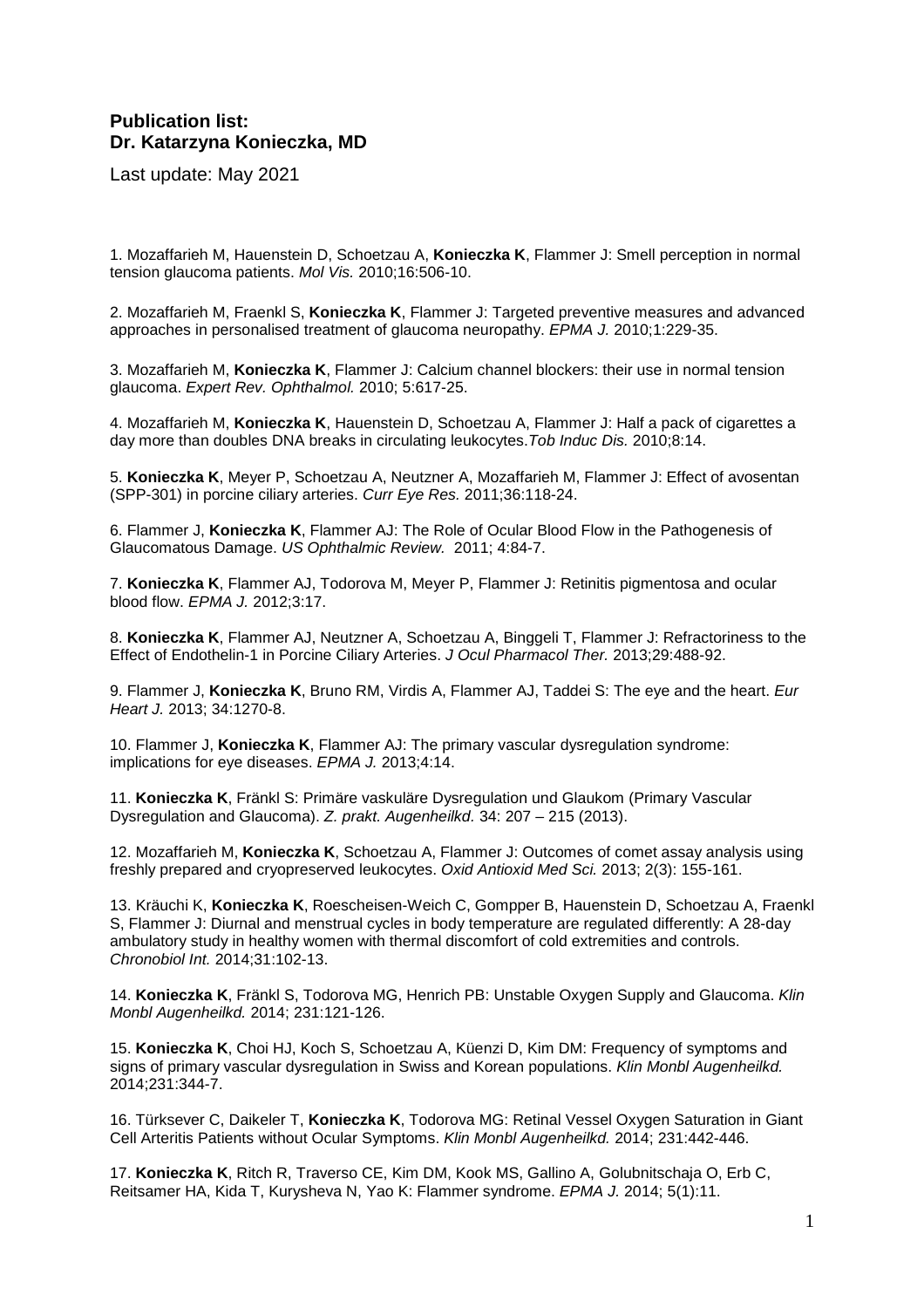18. **Konieczka K**, Gugleta K: Endotheliale Dysfunktionen beim Glaukom. Ophthalmologische Nachrichten. Juli 2014. Biermann Verlag GmbH. Köln. Deutschland.

19. **Konieczka K**, Chackathayil TN, Fränkl S: Primary vascular dysregulation and glaucoma. Russian journal of glaucoma. 2015; Vol. 14, № 1, pp. 20-26.

20. Cybulska-Heinrich AK, Baertschi M, Loesche CC, Schoetzau A, **Konieczka K**, Josifova T, Flammer J: Patients with diabetic retinopathy have high retinal venous pressure. EPMA J. 2015;6(1):5

21. Todorova MG, Josifova T, **Konieczka K**. Endothelin-1 Plasma Levels in Patients with both Retinitis Pigmentosa and Flammer Syndrome. Klin Monbl Augenheilkd. 2015; 232:514-518.

22. **Konieczka K**, Todorova MG, Chackathayil TN, Henrich PB. Cilioretinal Artery Occlusion in a Young Patient with Flammer Syndrome and Increased Retinal Venous Pressure. Klin Monbl Augenheilkd. 2015; 232:576-578.

23. Flammer J, **Konieczka K.** Retinal venous pressure: the role of endothelin. EPMA J. 2015;6:21.

24. Bojinova RI, **Konieczka K**, Meyer P, Todorova MG. The trilateral link between anaesthesia, perioperative visual loss and Flammer syndrome. BMC Anesthesiol. 2016;16(1):10.

25. **Konieczka K**, Todorova MG, Bojinova RI, Binggeli T, Chackathayil TN, Flammer J. Unexpected Effect of Calcium Channel Blockers on the Optic Nerve Compartment Syndrome. Klin Monbl Augenheilkd. 2016;233(4):387-390.

26. **Konieczka K,** Koch S, Schoetzau A, Todorova MG. Increased Prevalence of Flammer Syndrome in Patients with Retinitis Pigmentosa. Klin Monbl Augenheilkd. 2016;233(4):448-452.

27. Bojinova RI, **Konieczka K**, Todorova MG.Unilateral Loss of Vision after Spinal Surgery in a Patient with Flammer Syndrome. Klin Monbl Augenheilkd. 2016;233(4):429-431.

28. Reyes Lua M, Oertle P, Camenzind L, Goz A, Meyer CH, **Konieczka K**, Loparic M, Halfter W, Henrich PB. Superior Rim Stability of the Lens Capsule Following Manual Over Femtosecond Laser Capsulotomy. Invest Ophthalmol Vis Sci. 2016; 57(6):2839-49.

29. Golubnitschaja O, Debald M, Kuhn W, Yeghiazaryan K, Bubnov RV, Goncharenko VM, Lushchyk U, Grech G, **Konieczka K**. EPMA Abstakt: Flammer Syndrome and potential formation of premetastatic niches: A multi-centred study on phenotyping, patient stratification, prediction and potential prevention of aggressive breast cancer and metastatic disease. The EPMA Journal 2016, 7(Suppl 1):9 (A25).

30. **Konieczka K,** Koch S, Binggeli T, Schoetzau A, Kesselring J. Multiple sclerosis and primary vascular dysregulation (Flammer syndrome). EPMA J. 2016; 15;7:13.

31. **Konieczka K**, Bojinova RI, Valmaggia C, Schorderet DF, Todorova MG. Preserved functional and structural integrity of the papillomacular area correlates with better visual acuity in retinitis pigmentosa. Eye (Lond). 2016;30(10):1310-1323.

32. Kida T, Flammer J, Oku H, Morishita S, Fukumoto M, Suzuki H, **Konieczka K**, Ikeda T. Suppressed endothelin-1 by anti-VEGF therapy is important for patients with BRVO-related macular edema to improve their vision. EPMA J. 2016;7(1):18.

33. **Konieczka K**, Flammer J. Phänomenologie und klinische Bedeutung des Flammer-Syndroms [Phenomenology and Clinical Relevance of the Flammer Syndrome]. Klin Monbl Augenheilkd. 2016;233(12):1331-1336.

34. **Konieczka K**, Ritch R, Traverso CE, Kim DM, Kook MS, Gallino A, Golubnitschaja O, Erb C, Reitsamer HA, Kida T, Kurysheva N, Yao K: Flammer syndrome. Russian journal of glaucoma. 2016; Vol. 15, № 4, pp. 3-11.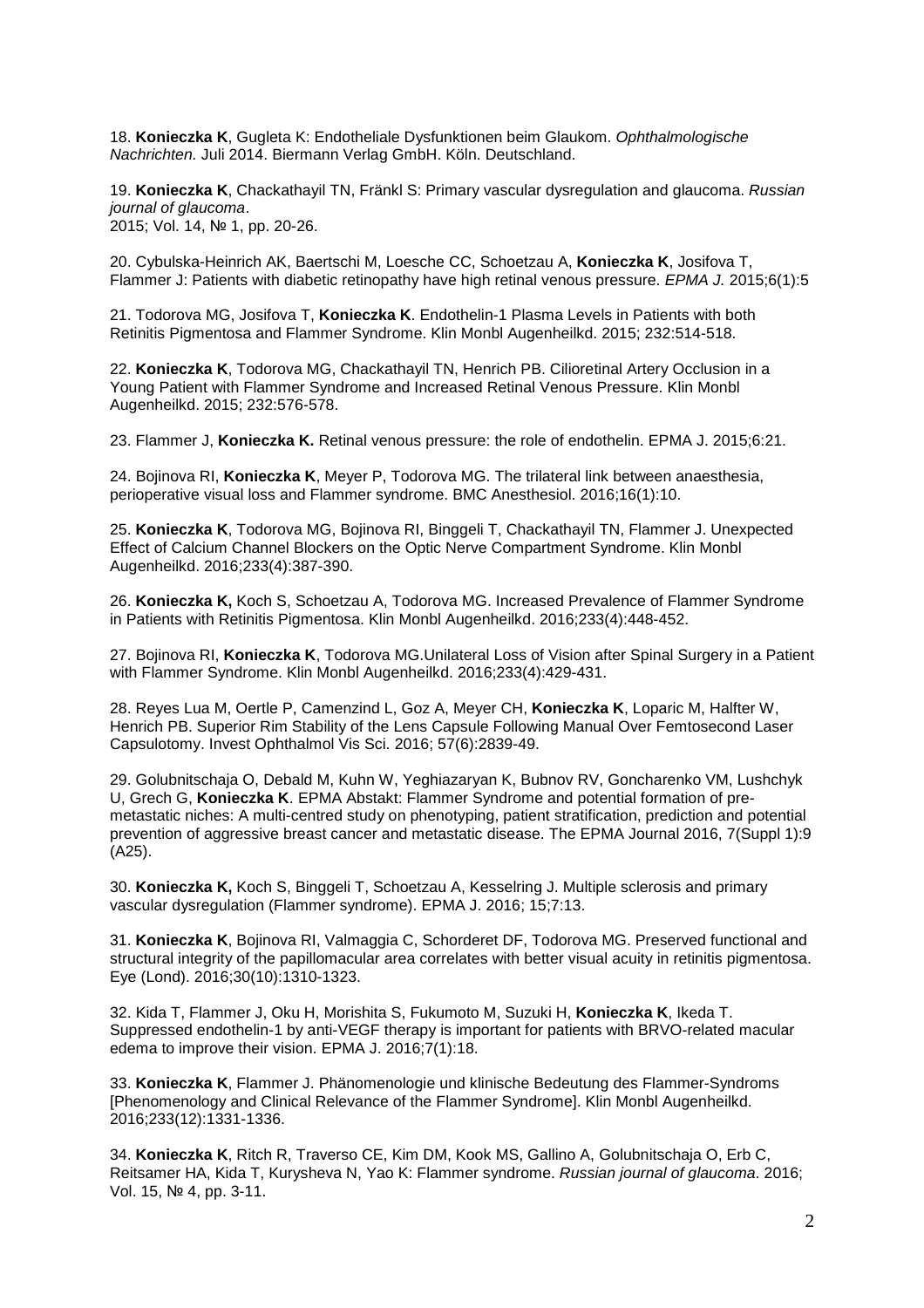35. **Konieczka K**, Flammer J. Glaukom [Le glaucome]. Swiss Medical Forum. 2017; 17(5): 105-112.

36. **Konieczka K,** Flammer J, Sternbuch J, Binggeli T, Fraenkl S. Leber's Hereditary Optic Neuropathy, Normal Tension Glaucoma, and Flammer Syndrome: Long Term Follow-up of a Patient. Klin Monbl Augenheilkd. 2017;234(4):584-587.

37. Terelak-Borys B, Grabska-Liberek I, Piekarniak-Wozniak A, **Konieczka K.** Choroidal infarction in a glaucoma patient with Flammer syndrome: a case report with a long term follow-up. BMC Ophthalmol. 2017;17(1):23.

38. **Konieczka K,** Fraenkl S, Mozaffarieh M, Flammer J. Glaucoma Progression in the Unaffected Fellow Eye of Glaucoma Patients who Developed Unilateral Branch Retinal Vein Occlusion (Correspondence). Am J Ophthalmol. 2017;181:175.

39. Flammer J, **Konieczka K.** The discovery of the Flammer syndrome: a historical and personal perspective. EPMA J. 2017;8(2):75-97.

40. **Konieczka K,** Choi HJ, Koch S, Fankhauser F, Schoetzau A, Kim DM. Relationship between normal tension glaucoma and Flammer syndrome. EPMA J. 2017;8(2):111-117.

41. Bubnov R, Polivka J Jr, Zubor P, **Konieczka K,** Golubnitschaja O. "Pre-metastatic niches" in breast cancer: are they created by or prior to the tumour onset? "Flammer Syndrome" relevance to address the question. EPMA J. 2017;8(2):141-157.

42. Zubor P, Gondova A, Polivka J Jr, Kasajova P, **Konieczka K,** Danko J, Golubnitschaja O. Breast cancer and Flammer syndrome: any symptoms in common for prediction, prevention and personalised medical approach? EPMA J. 2017;8(2):129-140.

43. Smokovski I, Risteski M, Polivka J Jr, Zubor P, **Konieczka K,** Costigliola V, Golubnitschaja O. Postmenopausal breast cancer: European challenge and innovative concepts. EPMA J. 2017;8(2):159-169.

44. **Konieczka K**, Erb C. Diseases potentially related to Flammer syndrome. EPMA J. 2017;8(4):327- 332.

45. **Konieczka K.** Normaldruckglaukom und das Flammer-Syndrom. Die Zeitschrift des Bundesverbandes Glaukom-Selbsthilfe e.V. "mmHg". Ausgabe 5. Winter 2017: 8-13.

46. Erb C, **Konieczka K.** Mitochondriale Dysfunktion und Bedeutung von Coenzym Q10 beim Glaukom [Mitochondrial Dysfunctions and Role of Coenzyme Q10 in Patients with Glaucoma]. Klin Monbl Augenheilkd. 2018;235(2):157-162.

47. **Konieczka K,** Schoetzau A, Koch S, Hauenstein D, Flammer J. Cornea Thermography: Optimal Evaluation of the Outcome and the Resulting Reproducibility. Transl Vis Sci Technol. 2018;7(3):14.

48. Kida T, Flammer J, Oku H, **Konieczka K,** Morishita S, Horie T, Ikeda T. Vasoactivity of retinal veins: A potential involvement of endothelin-1 (ET-1) in the pathogenesis of retinal vein occlusion (RVO). Exp Eye Res. 2018;176:207-209.

49. Kida T, Flammer J, Oku H, **Konieczka K,** Morishita S, Horie T, Ikeda T. Data on the involvement of endothelin-1 (ET-1) in the dysregulation of retinal veins. Data Brief. 2018;21:59-62.

50. Binggeli T, Schoetzau A, **Konieczka K.** In glaucoma patients, low blood pressure is accompanied by vascular dysregulation. EPMA J. 2018;9(4):387-391.

51. Terelak-Borys B, Grabska-Liberek I, Schoetzau A, **Konieczka K.** Transient visual field impairment after cold provocation in glaucoma patients with Flammer syndrome. Restor Neurol Neurosci. 2019;37(1):31-39.